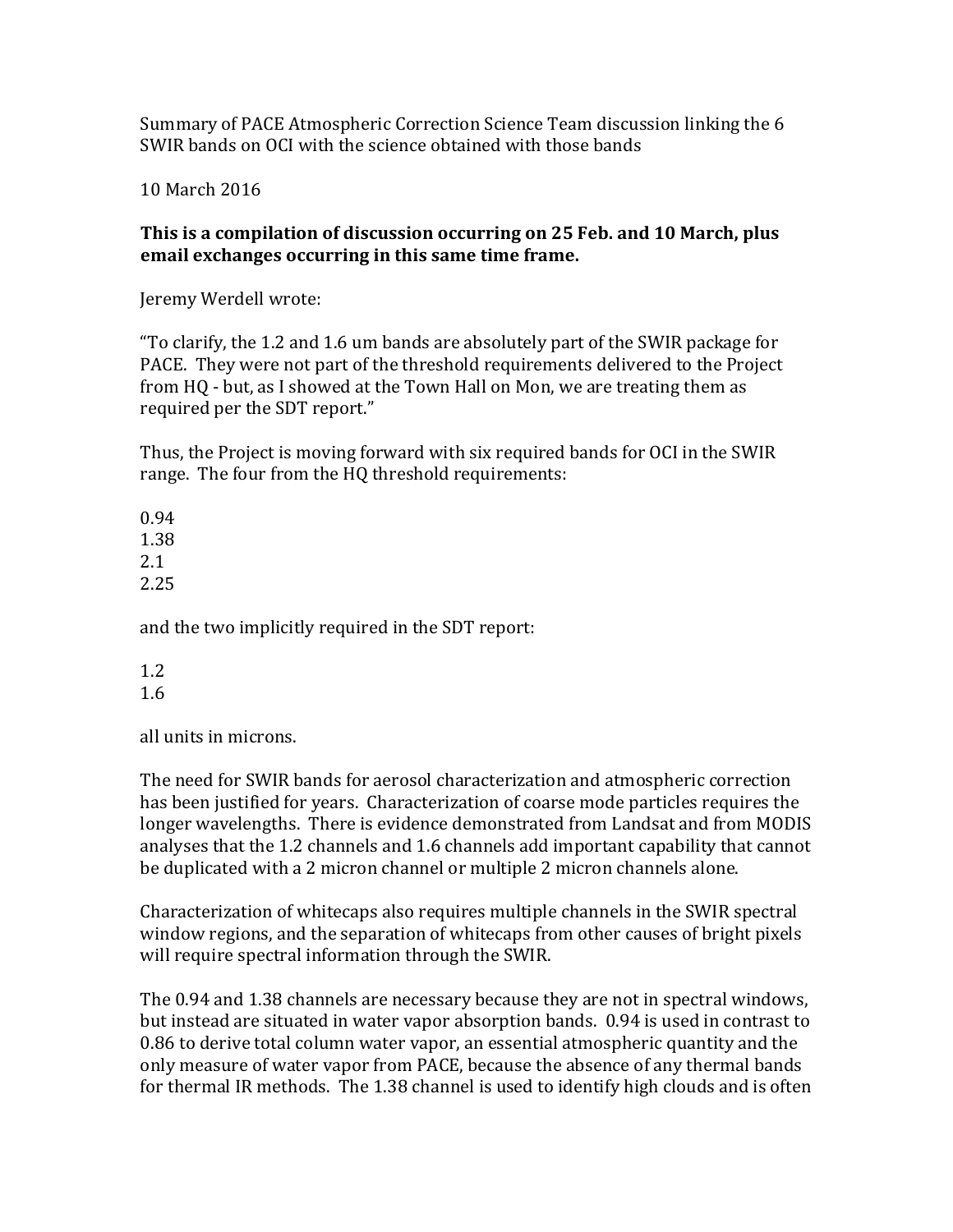the only recourse for identifying and correcting for thin cirrus from a single view radiometer like OCI.

From an aerosol perspective, continuity with MODIS aerosol products, over ocean and land, would require the 1.2, 1.6 and the 2.1 channels. However, we note that VIIRS and the next generation of GEO sensors are using 2.25 instead of 2.1. The switch from 2.1 in MODIS to 2.25 in VIIRS contributed to the difficulty in creating a continuous aerosol time series from the two sensors, but we adapted. However, we also note that while having a "2 micron" channel is important for aerosol retrievals over land and ocean, the retrievals are not sensitive to exactly where that band is placed. We can work with either 2.1 or 2.25. 2.1 gives us continuity with MODIS, 2.25 continuity with VIIRS.

Cloud characterization is more sensitive to the exact spectral location of the chosen SWIR bands. This is because cloud retrievals rely on the absorption strength of ice and liquid in the bands, and especially the difference in spectral contrast between water and ice. For a given particle effective radius, absorption strength is mostly determined by the imaginary part of the refractive index divided by wavelength. The table below gives absorption strength for ice and liquid in the (approximate) SWIR bands of RSP, MODIS, VIIRS and eMAS.

| rsp   | 1.59000 | 0.000201640 | Instrument band m_i/lambda(ice) m_i/lambda(liquid)<br>6.52383e-05 |  |
|-------|---------|-------------|-------------------------------------------------------------------|--|
| rsp   | 2.25000 | 0.000118527 | 0.000180265                                                       |  |
| modis | 1,64000 | 0.000148789 | 4.81663e-05                                                       |  |
| modis | 2.13000 | 0.000263873 | 0.000189849                                                       |  |
| virrs | 1,61000 | 0.000175843 | 5.71688e-05                                                       |  |
| virrs | 2.25000 | 9.60386e-05 | 0.000168826                                                       |  |
| emas  | 1,60630 | 0.000179176 | 5.82033e-05                                                       |  |
| emas  | 1,66240 | 0.000134217 | 4.64742e-05                                                       |  |
| emas  | 2.02650 | 0.000743717 | 0.000428619                                                       |  |
| emas  | 2.07610 | 0.000528244 | 0.000271069                                                       |  |
| emas  | 2,12600 | 0.000278044 | 0.000193392                                                       |  |
| emas  | 2.17450 | 0.000149722 | 0.000161790                                                       |  |
| emas  | 2.22380 | 0.000101935 | 0.000158286                                                       |  |
| emas  | 2.27370 | 0.000103228 | 0.000183963                                                       |  |
| emas  | 2.32420 | 0.000157543 | 0.000233723                                                       |  |
| emas  | 2.37310 | 0.000217928 | 0.000322401                                                       |  |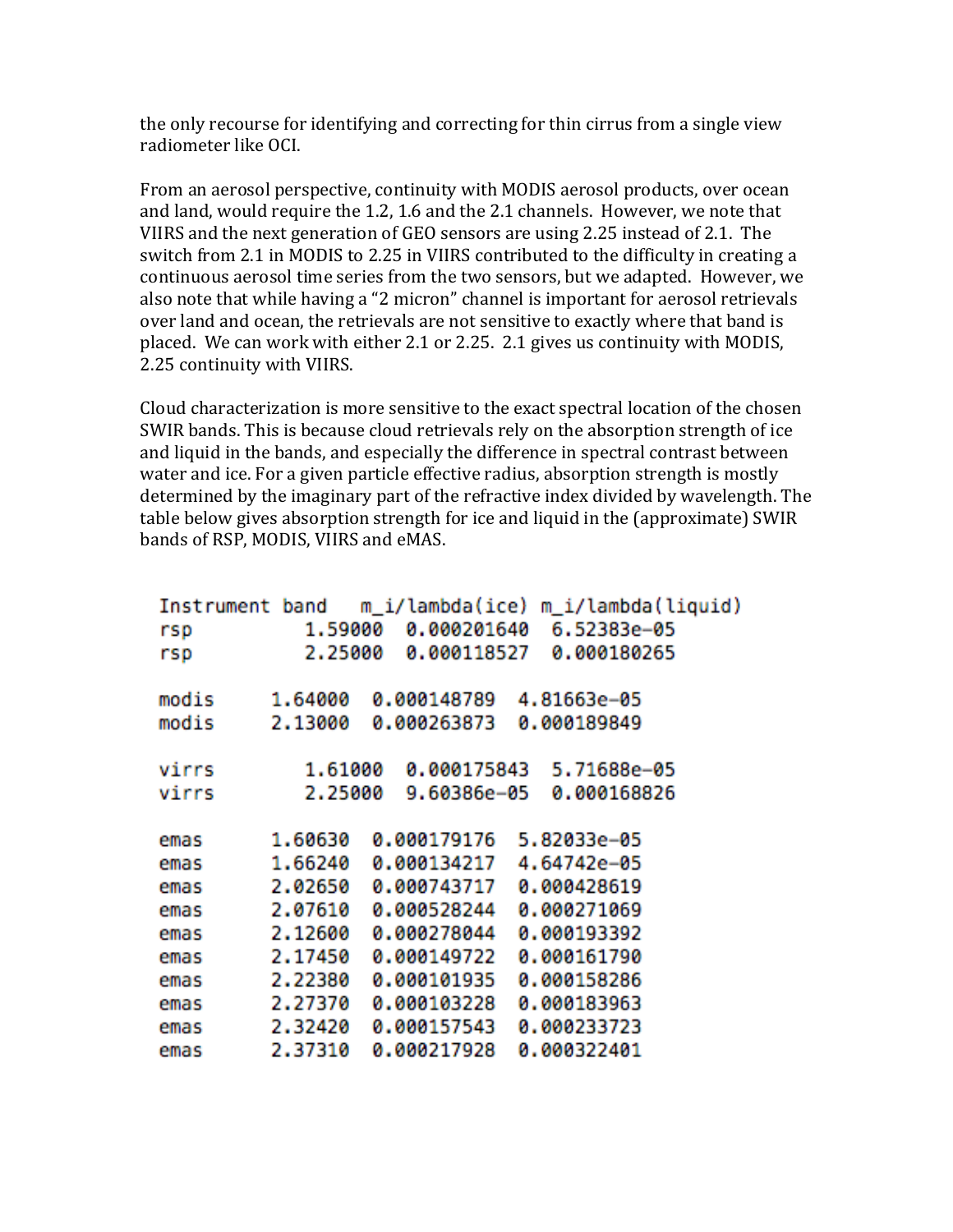There are several cloud retrieval objectives and each objective is met best with different combinations of SWIR bands.

The retrieval of cloud thermodynamic phase is a critical first step in being able to provide useful cloud optical property retrievals. Phase determination is obtained using bands with differing amounts of absorption for liquid and ice phase. Previous satellite instruments have taken advantage of varying phase absorption in both the SWIR and IR. Since PACE will be flying without an IR sensor, it is important to understand the information content in the SWIR. Information content studies by Coddington et al. have shown the benefit of both 2135 and 2225 nm channels for improving the knowledge in cloud effective radius leading to quantifiable improvements in discriminating a particular cloud optical thickness (COT) and cloud effective radius (CER) pair of a certain thermodynamic phase from a different COT/CER pair of the other thermodynamic phase (Figure 1). The results of Figure 1 can be summarized as:

• The PACE MCR channel set (865, 1640, 2135, and 2250 nm) provides significantly improved skill over either the MODIS (865, 1640, and 2135 nm) or VIIRS channel set, especially for moderate and larger cloud optical thickness (COT) and/or larger cloud effective radius (CER).

• The VIIRS channel set (865, 1640, and 2250 nm) provides only minor improvement in phase skill over the MODIS channel set for moderate  $COT$  ( $\sim$ 10 for liquid,  $\sim$ 4 for ice) and relatively small CER ( $\sim$  <10 µm for both liquid and ice).

• Optically thin clouds will remain the most problematic irrespective of thermodynamic phase and channel set combination.



Figure 1: The probability of correctly discriminating ice thermodynamic phase for a broad range in cloud optical thickness and droplet effective radius and as a function of different location and number of channels in the shortwave infrared region (i.e. near 2 microns): a) The MODIS channel set (865, 1640, and 2135 nm), b) the VIIRS channel set (865, 1640, 2225 nm), and c) the PACE channel set (865, 1640, **2135, and 2225 nm).**

For Cloud Optical Thickness (COT) and Cloud Effective Radius (CER), current retrieval algorithms use a combination of spectral channels, including 0.66, 0.86, 1.2, 1.64 and either 2.13 from MODIS or 2.225 from VIIRS. Having both 2  $\mu$ m channels on OCI will allow continuity with MODIS and VIIRS cloud data records.